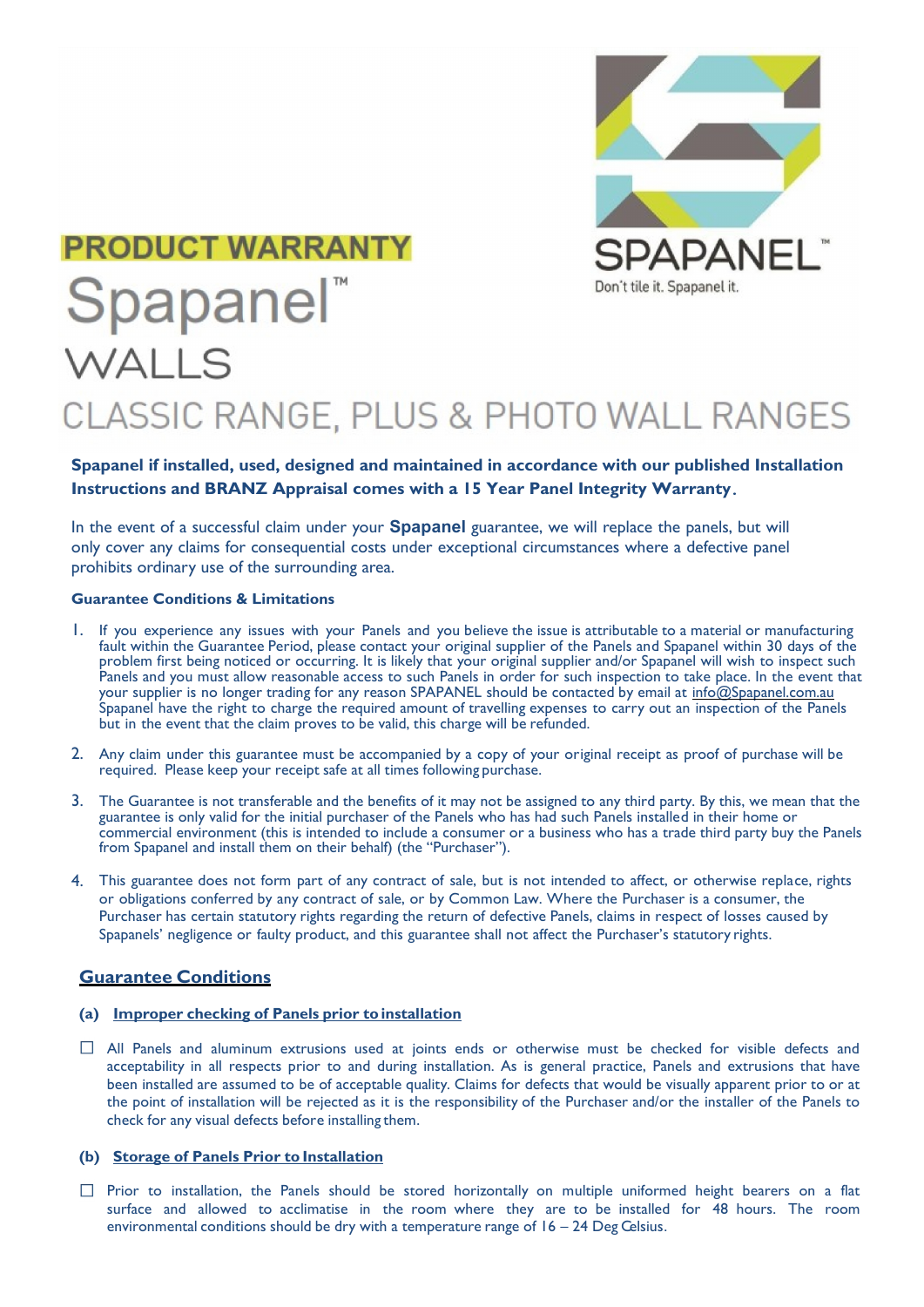#### **(c) Installation of Panels**

- $\Box$  The Installer must always follow the BCA Guidelines in conjunction with the Spapanel Installation Instructions.
- $\Box$  Dry fit Hydrolock tongue and groove jointed boards prior to final installation to ensure a flush finish and ensure tightly butted joints.
- $\Box$  Flaws or defects in laminate although unlikely. Where protective poly coating has text over printed, this should be removed to check the laminate.
- $\Box$  Short and long term performance of the Panels is closely linked to the quality of the installation. This guarantee is only applicable to justified claims if the Panels have been correctly installed, in all respects including any recommendations, as per the installation instructions provided with the Panel(s) and within the installation section on www.spapanel.com.au (the "Installation Instructions").
- $\Box$  It is ultimately the responsibility of the installer to ensure that he/she is familiar with the correct procedure for installation of the Panels.
- $\Box$  The Installation Instructions and the BRANZ Appraisal themselves must be followed in all respects. No claims under this guarantee for product defect will be accepted where the installation is not as per the Installation Instructions or where installation errors have been made.
- $\Box$  All expansion gaps, edges and extrusions must be filled with our recommended silicone sealant.
- $\Box$  Spapanels recommended Silicone Sealant and Adhesive should always be used as set out in our Installation Instructions and BRANZ Appraisal at all times. All alternative products used are at the risk and adjustment of the installer or end user. Any claims where Spapanels recommended products have not been used will result in all claims becoming invalid.

#### **(d) Maintenance**

- $\Box$  Correct post installation and ongoing care and maintenance of the Panels is also vital in relation to their performance and look.
- To maintain the Panels in good condition and ensure ongoing performance. **Abrasive cleaners and cleaners containing bleach must not be used**.
- $\Box$  Any claims for Panel failure that is as a result of incorrect or inappropriate maintenance products or techniques (including where the Panel has been affected by unsuitable or incompatible cleaners or chemicals) will be rejected.
- $\Box$  Please note that the Sealant should be replaced at regular intervals in order to maintain the seal and to prevent water ingression to the Panel.

#### **(e) Abuse, misuse or wear and tear**

- $\Box$  This guarantee does not cover any form of damage or effect on the Panels caused by abuse, misuse, neglect, alteration, accident or any handling or use of the Panels that is not consistent with either the Installation Instructions or care & maintenance instructions as set out above nor does it cover any form of damage or effect on the Panels caused by normal wear and tear including but not limited to scratches or marks arising from everyday use.
- $\Box$ Abuse, damage and incorrect maintenance includes but is not exclusive to:
- $\Box$ Staining;

,

- $\Box$ Discolouration as a result of extreme temperatures or from personal cleaning products (including hair dyes) or from incorrect maintenance such as cleaning with inappropriate abrasive cleaning agents;
- $\Box$ Damage from spillages of fluids or excesses of moisture or humidity;
- $\Box$ Incorrect handling or use.

#### **(f) Material variances and ageing effects**

 $\Box$  Laminates are subject to slight colour changes over a period of years. Colour change of the Panels due to ageing or sunlight is not covered by this guarantee.

## **Guarantee Limitations**

- $\Box$  Panel failures resulting from incorrect acclimatisation procedures, substrate preparation procedures, installation methods used, or installation errors, made by the Purchaser and or the installer.
- $\Box$  Complaints arising from any visible Panel defects that would have been visible at the point of installation and should have been dealt with prior to or during installation.
- $\Box$  Panel distortion resulting from inappropriate storage conditions or inappropriate storage methods of the Panels themselves.
- $\Box$  Panel failures due to any third party, non Spapanel recommended adhesive or Sealant, being used.
- $\Box$  Panel failures arising from using abrasive or strong chemical cleaning products being used.
- $\Box$  Panel failures due to a lack of adequate or appropriate cleaning or maintenance.